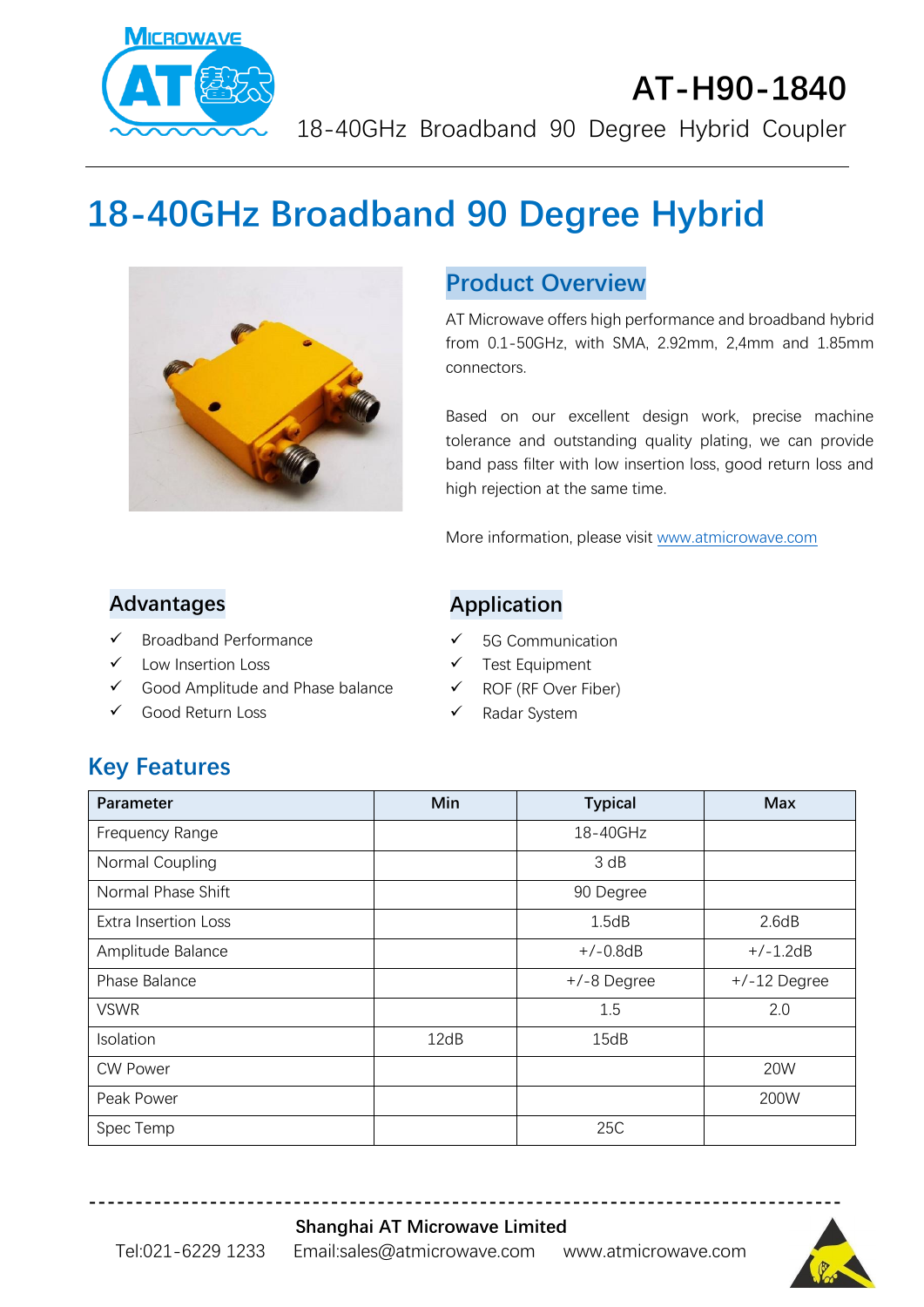

18-40GHz Broadband 90 Degree Hybrid Coupler

#### **Mechanical Information**

| <b>Item</b>   | <b>Description</b> |  |
|---------------|--------------------|--|
| Input Port    | <b>SMA Female</b>  |  |
| Output Port   | <b>SMA Female</b>  |  |
| Case Material | Aluminum           |  |
| Finish        | Painted            |  |
| Weight        | 80 <sub>q</sub>    |  |
| Size:         | See outline        |  |

#### **Absolute Maximum Ratings Table**

| Parameter                    | Value            |
|------------------------------|------------------|
| RF Input Power CW            | 30W              |
| <b>Operating Temperature</b> | $-40$ to $+85C$  |
| Storage Temperature          | $-65$ to $+125C$ |

#### **Notes:**

- 1. Datasheet may be changed according to update of MMIC, Raw materials , process, and so on.
- 2. This data is only for reference, not for guaranteed specifications.
- 3. Please contact AT Microwave team to make sure you have the most current data.

## **Dimension:** (unit in mm)